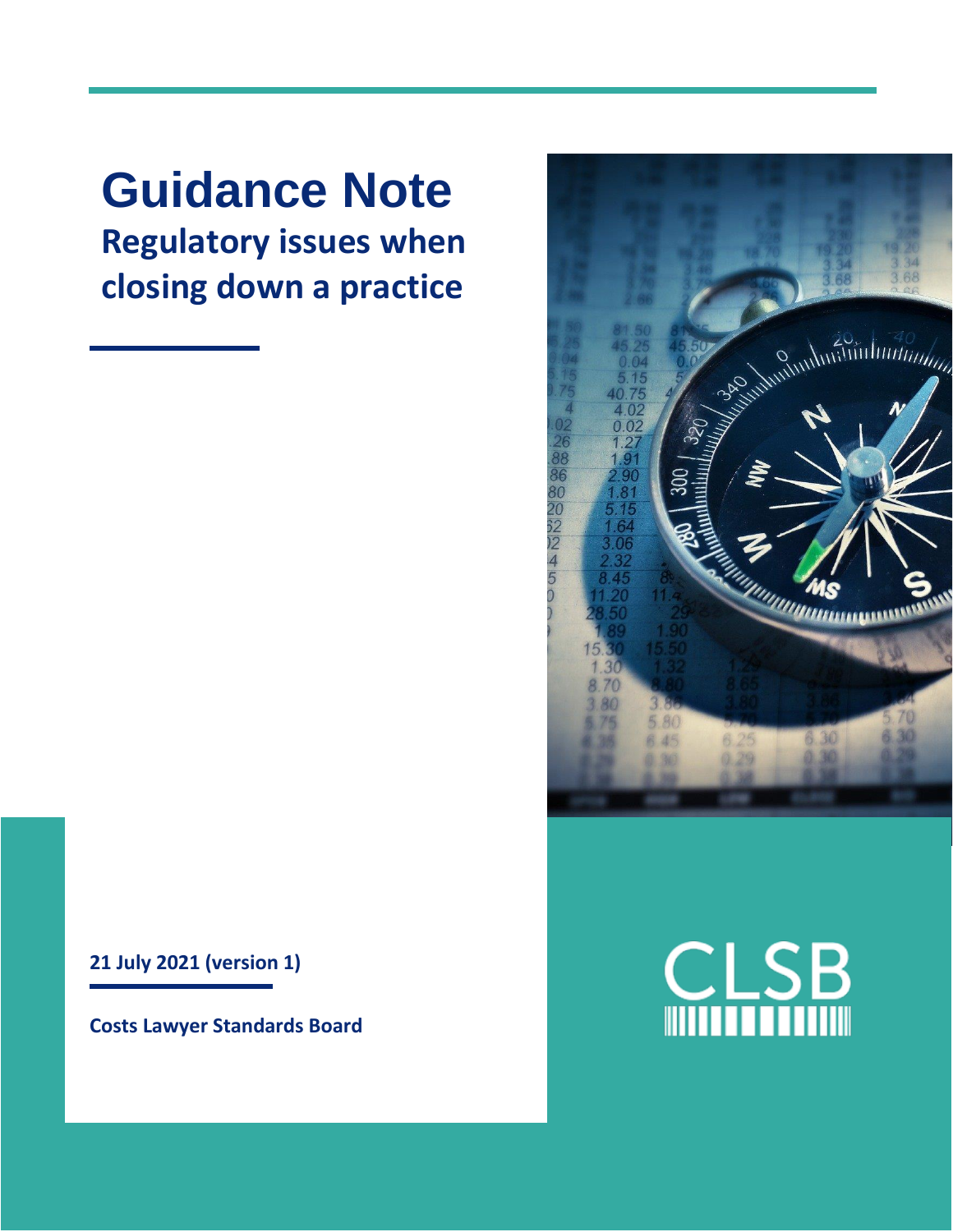# Who is this guidance for?

- 1. This guidance is for Costs Lawyers who:
	- are sole practitioners; or
	- are owners or officers (for example, shareholders, directors or partners) of a business that employs Costs Lawyers or otherwise provides the services of Costs Lawyers to clients,

and who are closing down the relevant practice or business.

2. This guidance does not apply if the practice is authorised by another regulator under the Legal Services Act 2007 – such as the Solicitors Regulation Authority – as that regulator will have its own rules governing closure of the practice. However, a Costs Lawyer who is involved in the disorderly closure of such a business may still face regulatory action from the CLSB, particularly if clients' interests are harmed.

#### Core considerations

3. The following Principles in the CLSB Code of Conduct should be at the forefront of your mind if you are involved in closing a practice:

Principle 1: Act with integrity and professionalism

Principle 2: Comply with your duty to the court in the administration of justice Principle 3: Act in the best interests of your client

Principle 5: Deal with the regulators and Legal Ombudsman in an open and cooperative way

Principle 7: Keep your work on behalf of your clients confidential

- 4. Protecting your clients' best interests should be paramount. This means:
	- an orderly closure, giving as much notice to clients and others as possible if you are not going to complete their work;
	- ensuring that any client money held by the business is properly safeguarded;
	- ensuring that client data and files are stored or transferred securely; and
	- maintaining insurance for an appropriate run-off period.

Each of these considerations is covered in more detail below.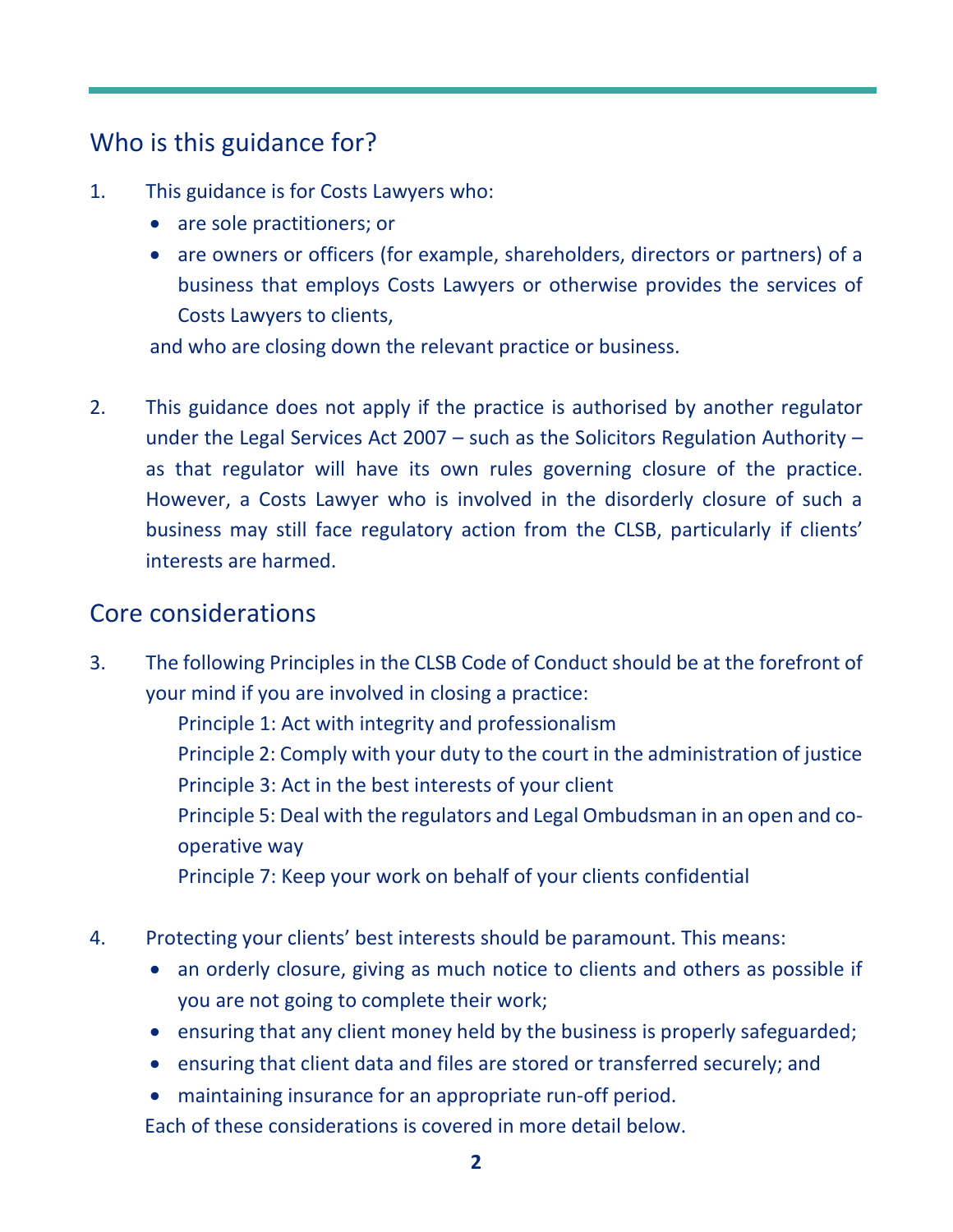- 5. Failure to close your practice in an orderly fashion can have the following types of consequences:
	- clients are prejudiced, as they are left without representation, and court proceedings are disrupted or compromised;
	- confidential client files and information, including personal data, are not properly safeguarded;
	- client money is put at risk; and
	- you face regulatory action from the CLSB as well as complaints or civil action from your clients.

### Who to inform of the closure

- 6. Clients for whom you are currently acting should be told of the closure as soon as possible so that they can make arrangements to instruct someone else if you are not going to complete their matter.
- 7. The courts will need to be informed if you are no longer acting for clients. You will need to make arrangements to come off the court record where relevant.
- 8. Past clients for whom you hold files or other documents should also be informed if your arrangements for archiving or processing personal data are going to change.
- 9. Your professional indemnity insurers should be informed.
- 10. You should let the CLSB know of your change of practice so that the register can be updated and to ensure we have your current contact details for important communications.
- 11. You should inform others who deal with your business, regulate it or provide services to it – such as your bank, accountants, HMRC, any Third Party Managed Account providers, the Information Commissioner's Office, Companies House and so on.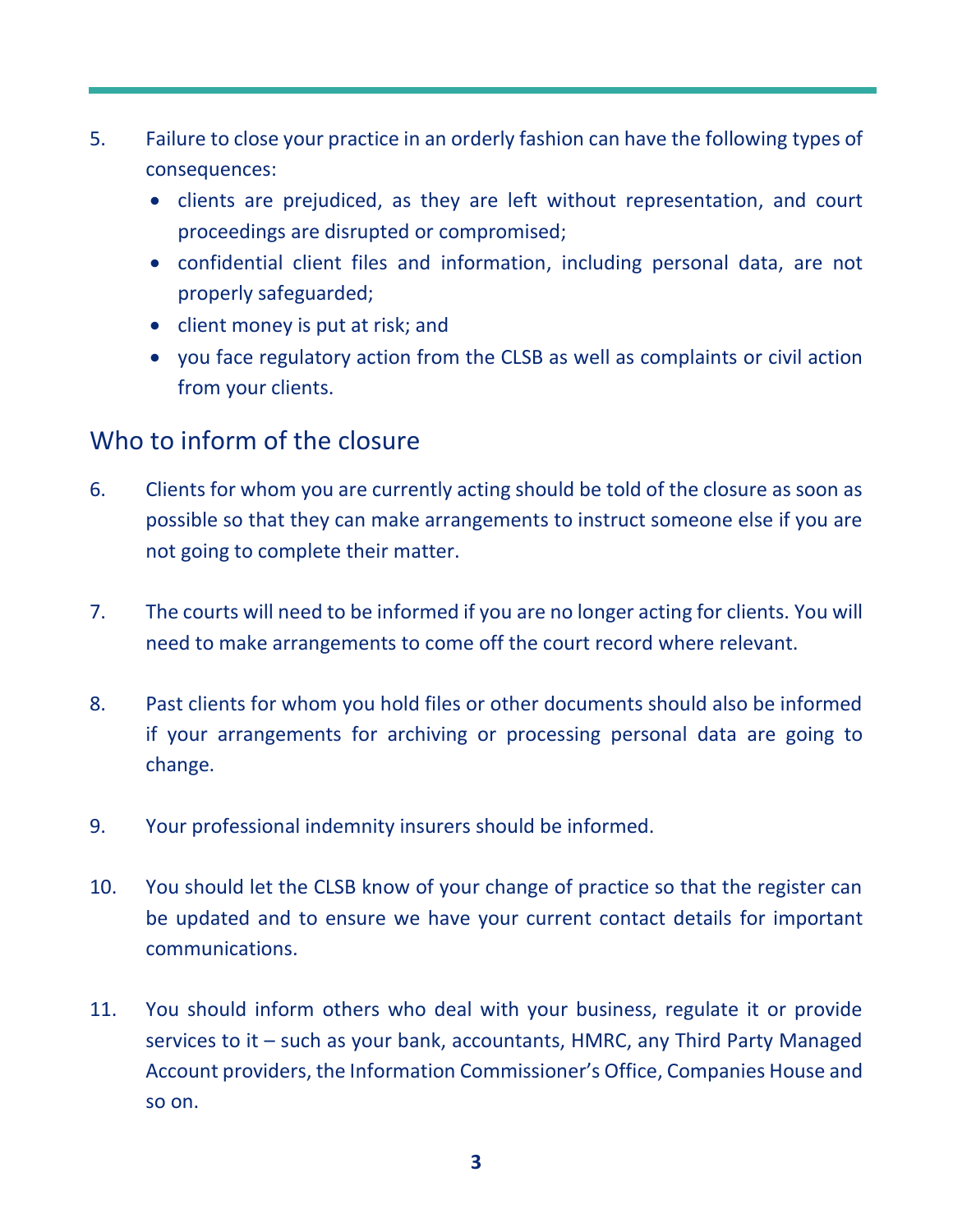# Client files and information

- 12. You must ensure that client files are kept confidential and secure, and that client assets and information are safeguarded. Continuing to store client files in hard copy after closure can be extremely expensive and you have a number of options open to you.
- 13. The files can be given back to the former client. If the client is instructing a new firm, the file can be passed to them.
- 14. Scanning files into electronic format will allow for cheaper storage, but adequate information security measures will need to be put in place.
- 15. Old files can be destroyed. However, you should bear in mind that many of the papers on the file will belong to the client. Any original documents, such as deeds that the client may need, should be returned to them. Your client care letter may have told the client that files will be destroyed after a certain period (commonly six years after the matter closing). If not, you will need to evaluate the risk of destroying files without the client's consent, bearing in mind the possibility that you will need to refer to the file in the event of a claim against you or a complaint to the Legal Ombudsman. Any destruction of personal data will also need to comply with data protection laws.
- 16. For more information, see our [Guidance Note](https://clsb.info/for-costs-lawyers/costs-lawyer-handbook/) on retention of client data and files.

#### Client money

17. Whilst Costs Lawyers are not allowed to accept client money (under Principle 3.6 of the Code of Conduct), it might be that your business is holding client money in its own name. See our [Guidance Note](https://clsb.info/download/handling-client-money-principle-3-6/?wpdmdl=12190&refresh=60d1e689127af1624368777) on handling client money for more information. Client money must be safeguarded in the event of closure and returned to clients or otherwise dealt with in accordance with your agreement with the client.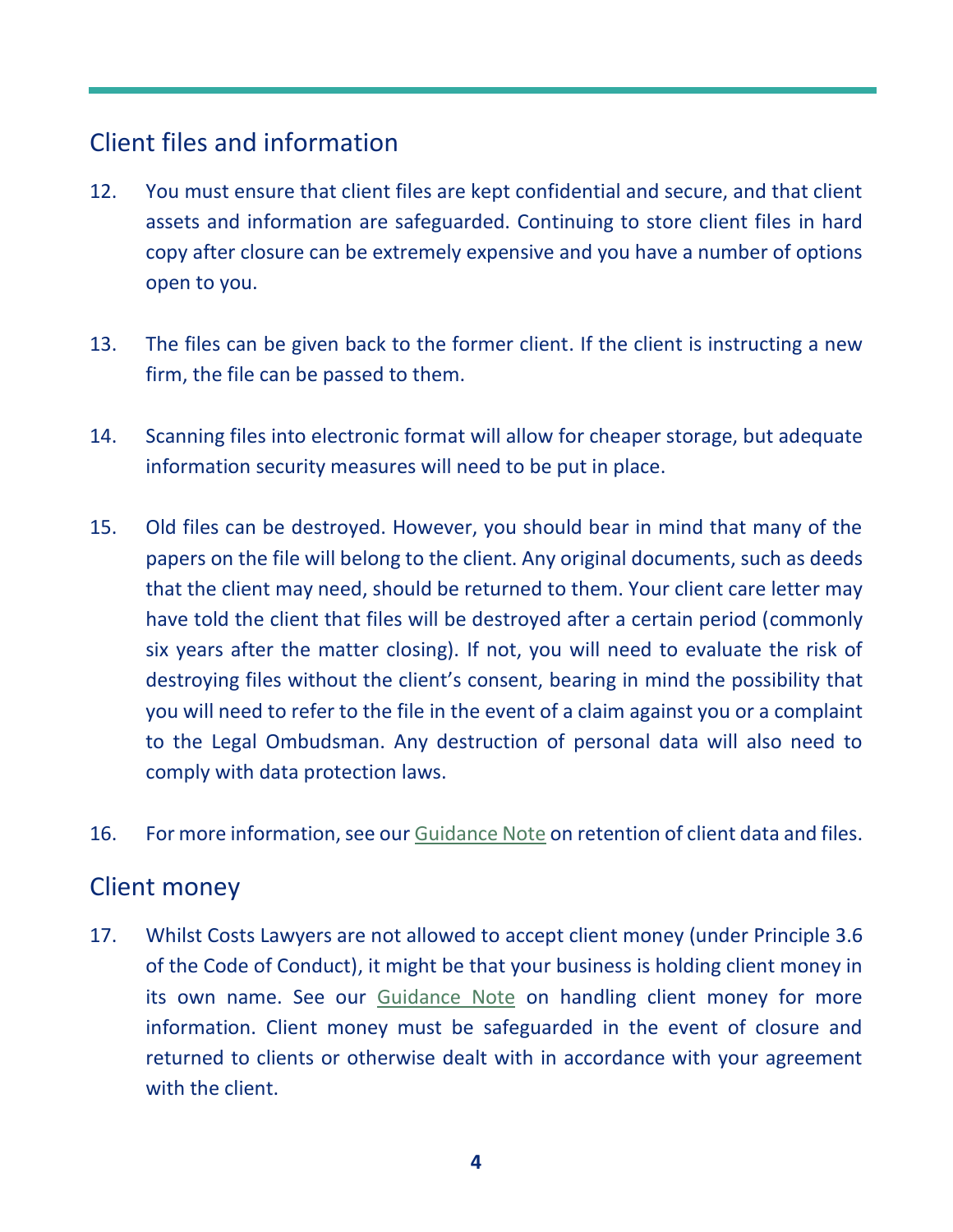# Professional indemnity insurance

- 18. Under [Practising Rule](https://clsb.info/for-costs-lawyers/costs-lawyer-handbook/) 9.1, Costs Lawyers must ensure that they:
	- (a) practise with the benefit of professional indemnity insurance of a minimum £100,000 (any one claim) to include loss of documents; and
	- (b) on an ongoing basis, assess all financial risk associated with work being undertaken by them and ensure that professional indemnity insurance (including loss of documents insurance) is in place in excess of the minimum at a level commensurate with that risk.
- 19. You should bear in mind that claims may be received after you have closed and that most professional indemnity insurance is provided on a "claims made" basis. This means that your current insurance covers you on the basis that the claim is made during the insurance period not on the basis that the cause of action arose during the insurance period.
- 20. For this reason, assessing financial risk associated with your work and purchasing appropriate professional indemnity insurance in excess of the minimum will require you to purchase run-off cover for work that you carried out before closure where a claim has not yet been made. Given the six-year limitation period for breach of contract and negligence, this would be the most prudent period for which to purchase run-off cover.

#### Financial difficulties

- 21. If your practice or business is in financial difficulties, you should take steps as quickly as possible to protect clients' interests as set out above.
- 22. Unde[r Practising Rule](https://clsb.info/for-costs-lawyers/costs-lawyer-handbook/) 4.2, you are obliged to inform the CLSB if you have (amongst other things):
	- been subject to an adjudication of bankruptcy;
	- been granted a debt relief order;
	- entered into an individual voluntary arrangement or a partnership voluntary arrangement; or